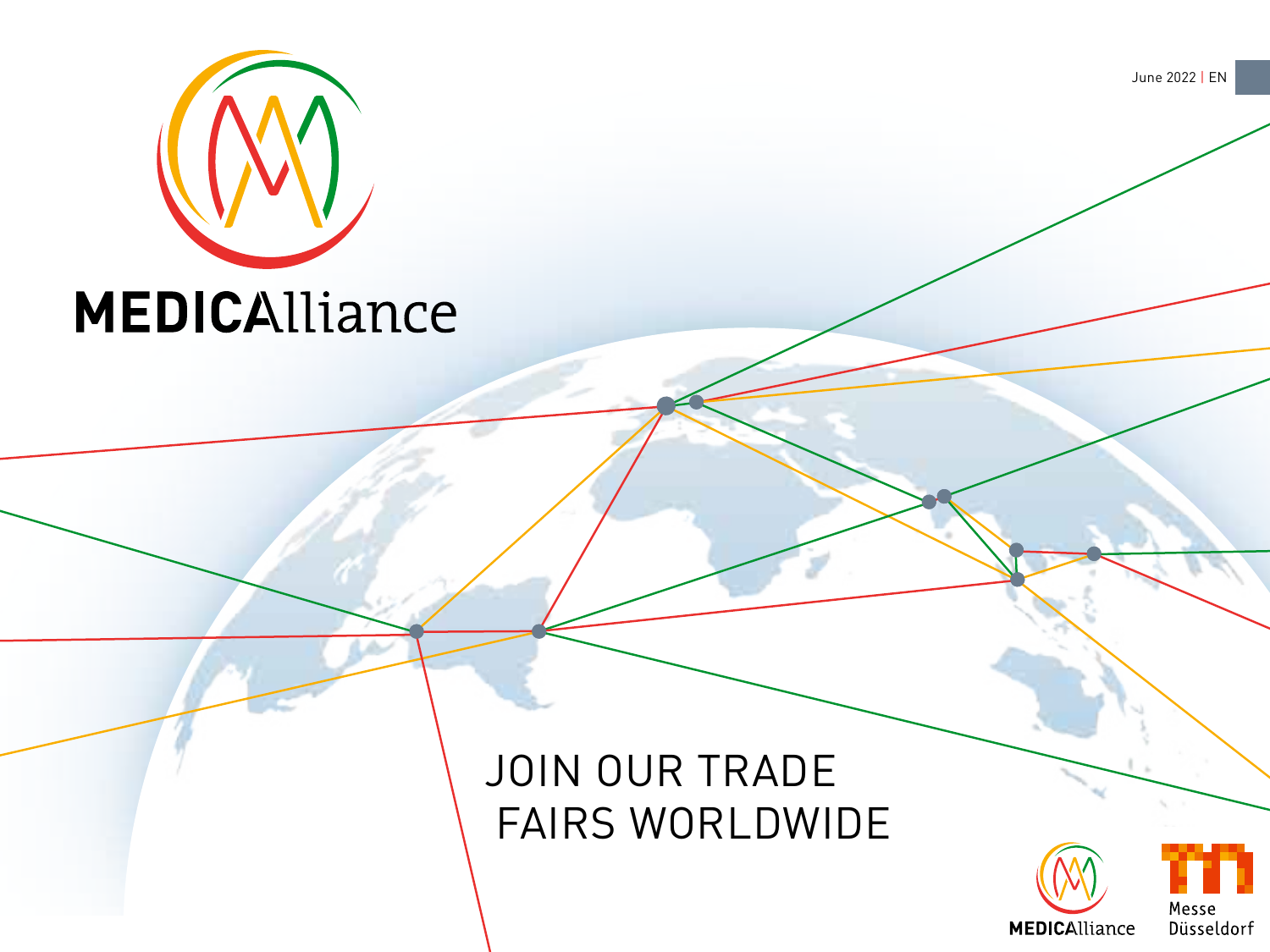

### **Where Healthcare is going**



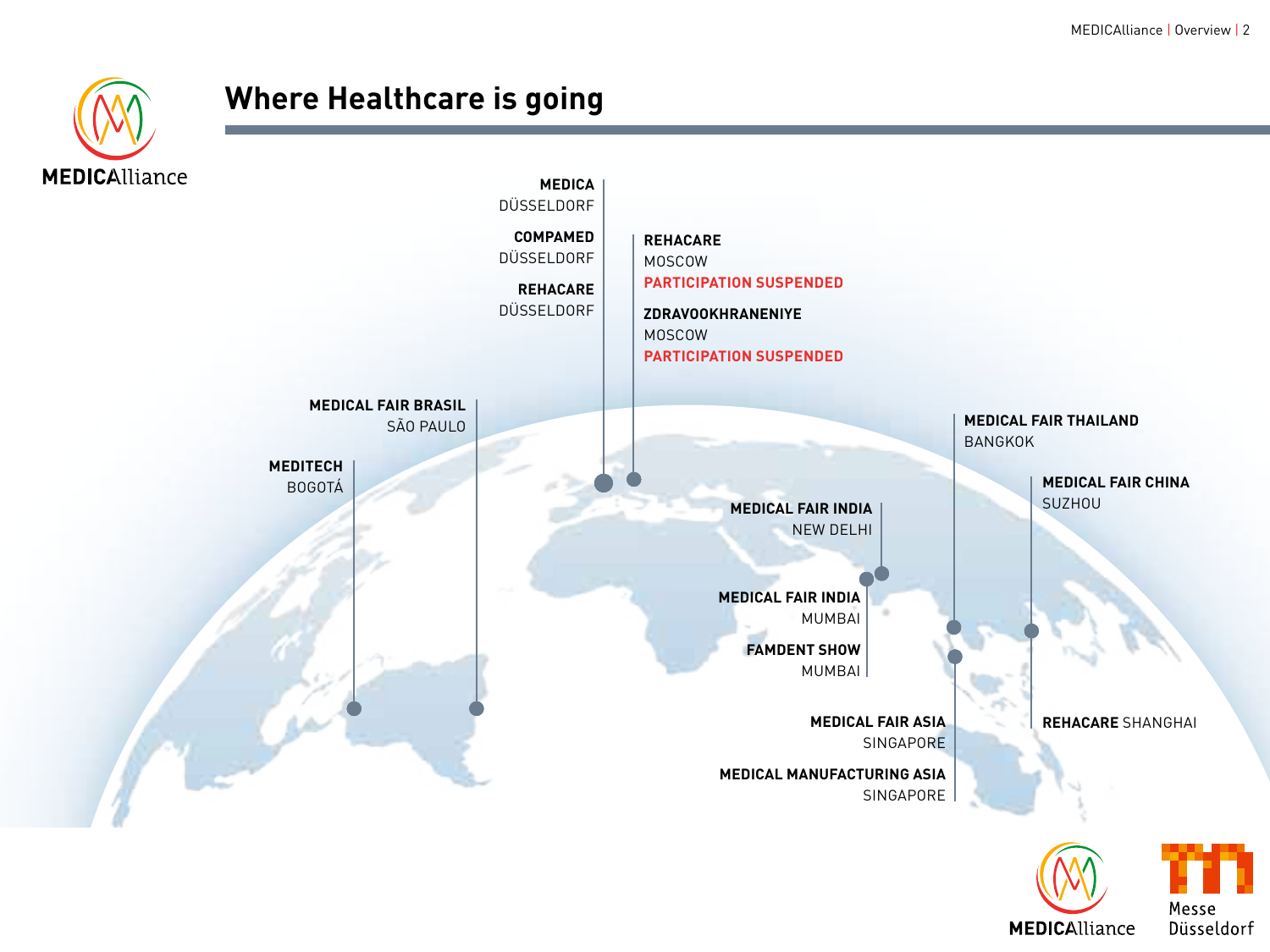**MEDICAlliance** 

#### **MEDICA, Düsseldorf 14–17 November 2022**



#### **World Forum for Medicine** Organiser: Messe Düsseldorf GmbH

#### **Statistics MEDICA & COMPAMED 2021**



www.medica-tradefair.com

**MEDICA**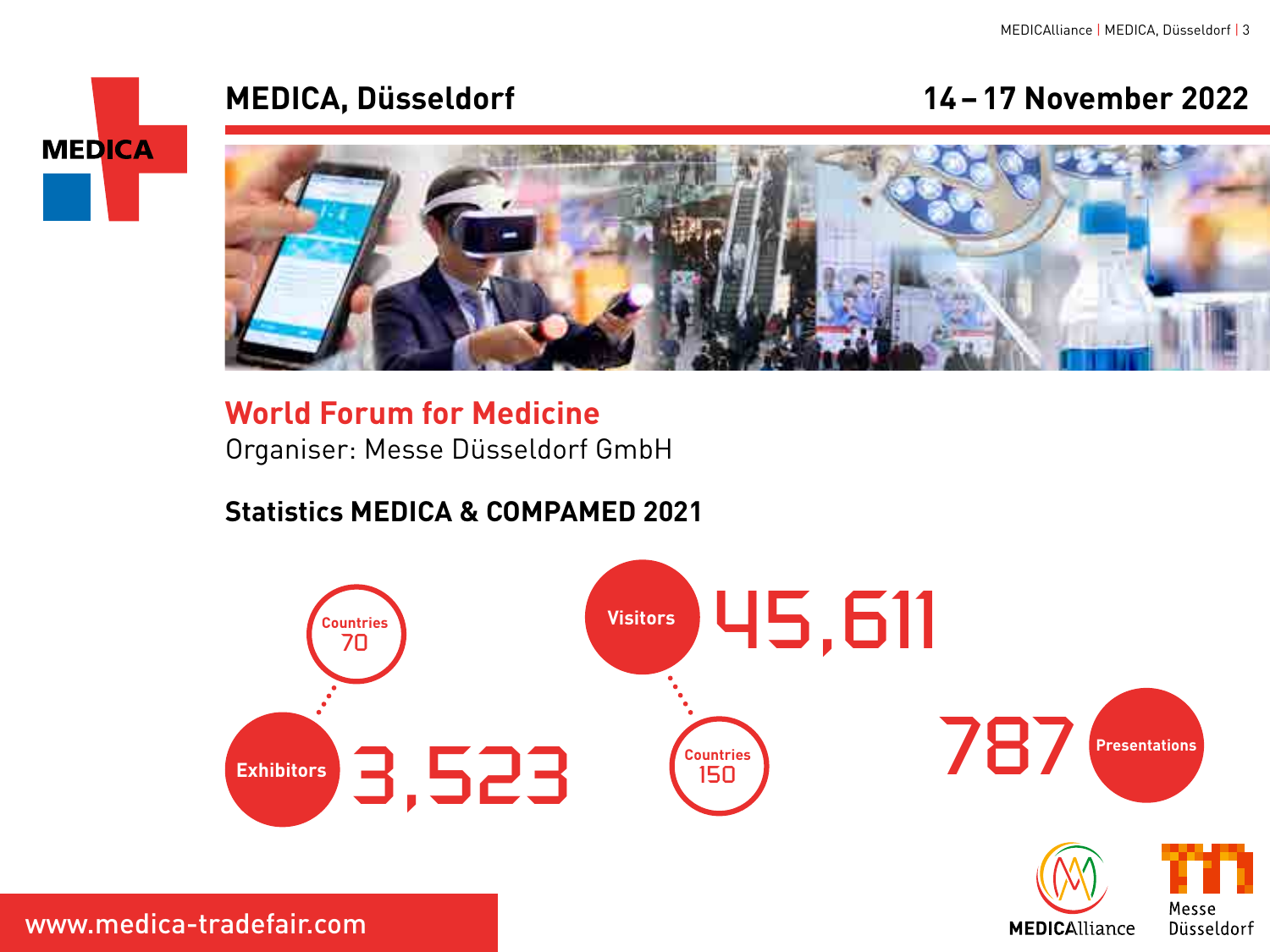**MEDICAlliance** 



### **COMPAMED, Düsseldorf 14–17 November 2022**



### **High-Tech Solutions for Medical Technology** Organiser: Messe Düsseldorf GmbH

#### **Statistics MEDICA & COMPAMED 2021**



www.compamed-tradefair.com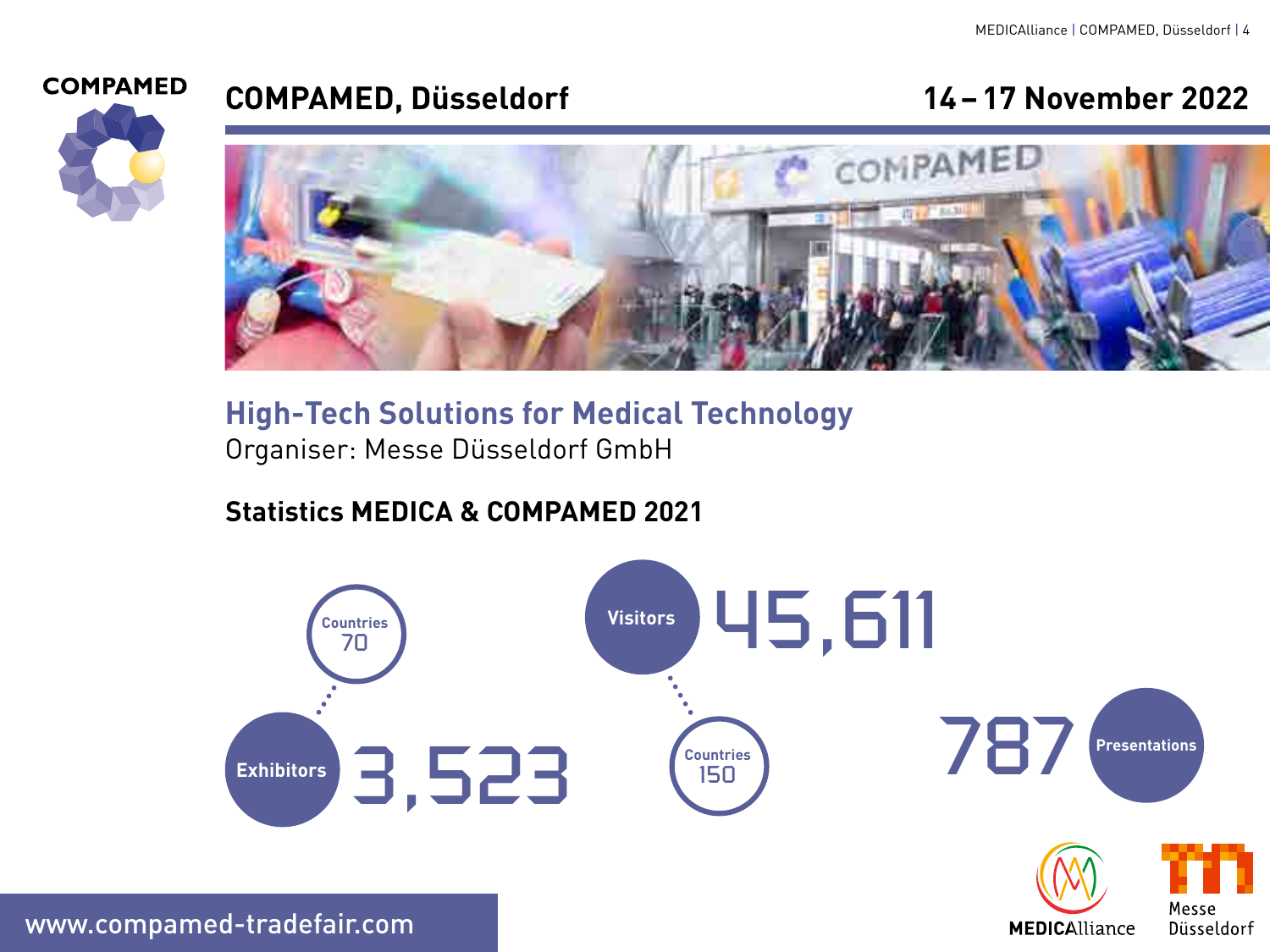

#### **REHACARE, Düsseldorf 14–17 September 2022**



**International Trade Fair for Rehabilitation and Care**

Organiser: Messe Düsseldorf GmbH

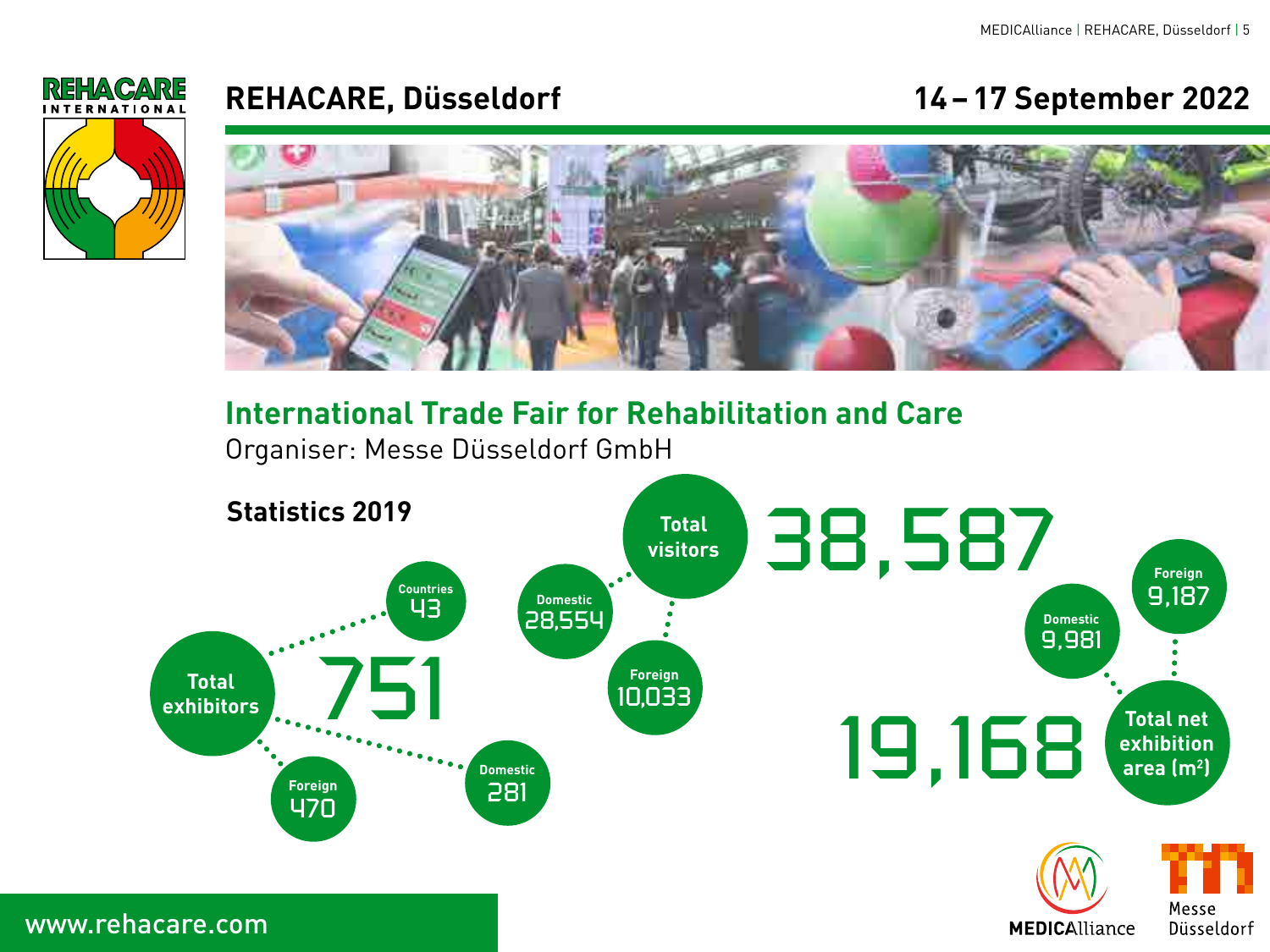

#### **FAMDENT SHOW, Mumbai 2023**



### **Scientific Conferences & Trade Fairs**

Organiser: Messe Düsseldorf India Pvt. Ltd.



www.famdent.com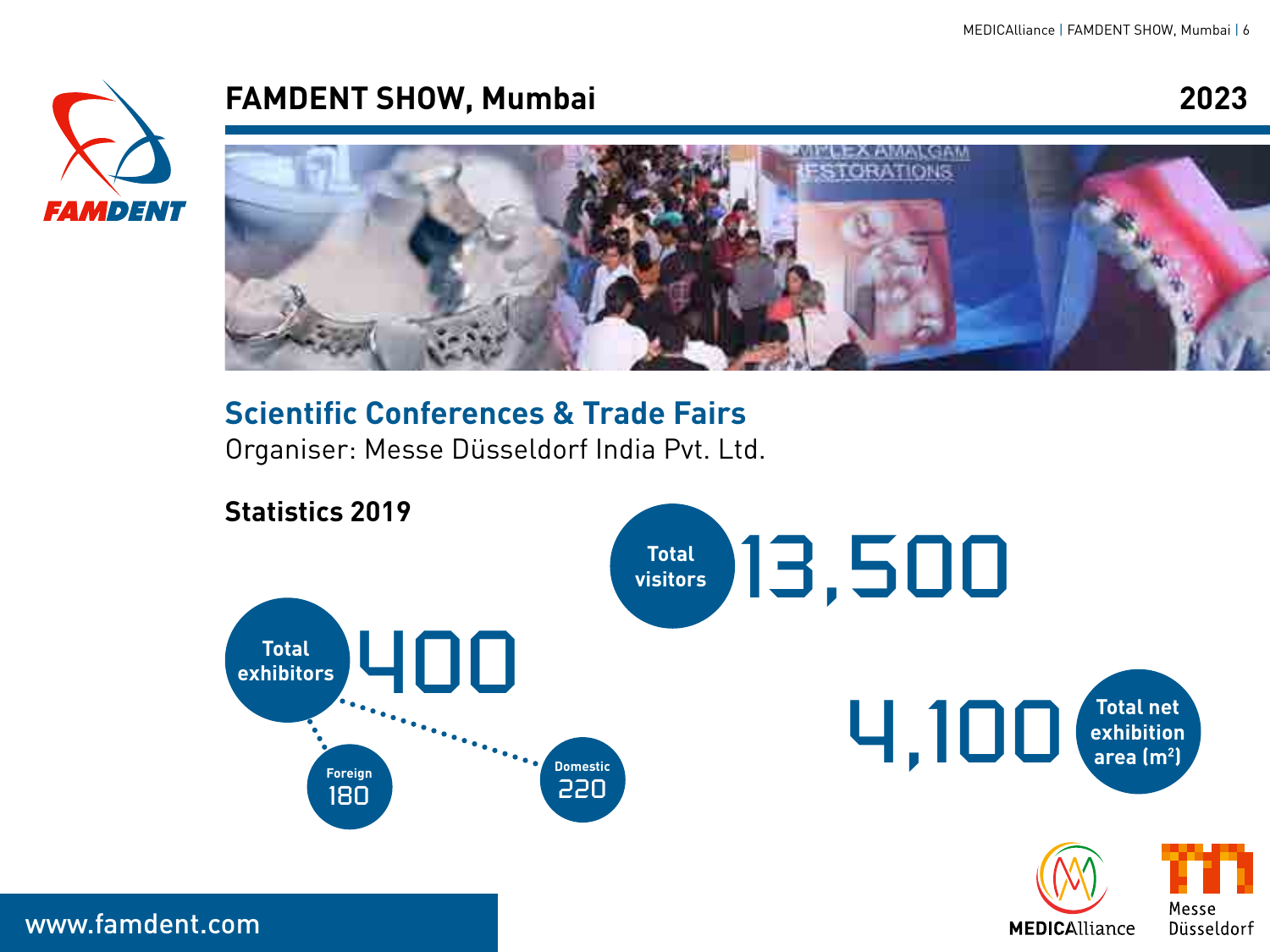**MEDICAlliance** 

#### **MEDICAL FAIR ASIA, Singapore 31 Aug.–2 Sept. 2022, PHYSICAL | 3–9 Sept. 2022, DIGITAL**





**International Exhibition on Hospital, Diagnostic, Pharmaceutical, Medical & Rehabilitation Equipment & Supplies** Organiser: Messe Düsseldorf Asia Pte. Ltd.



www.medicalfair-asia.com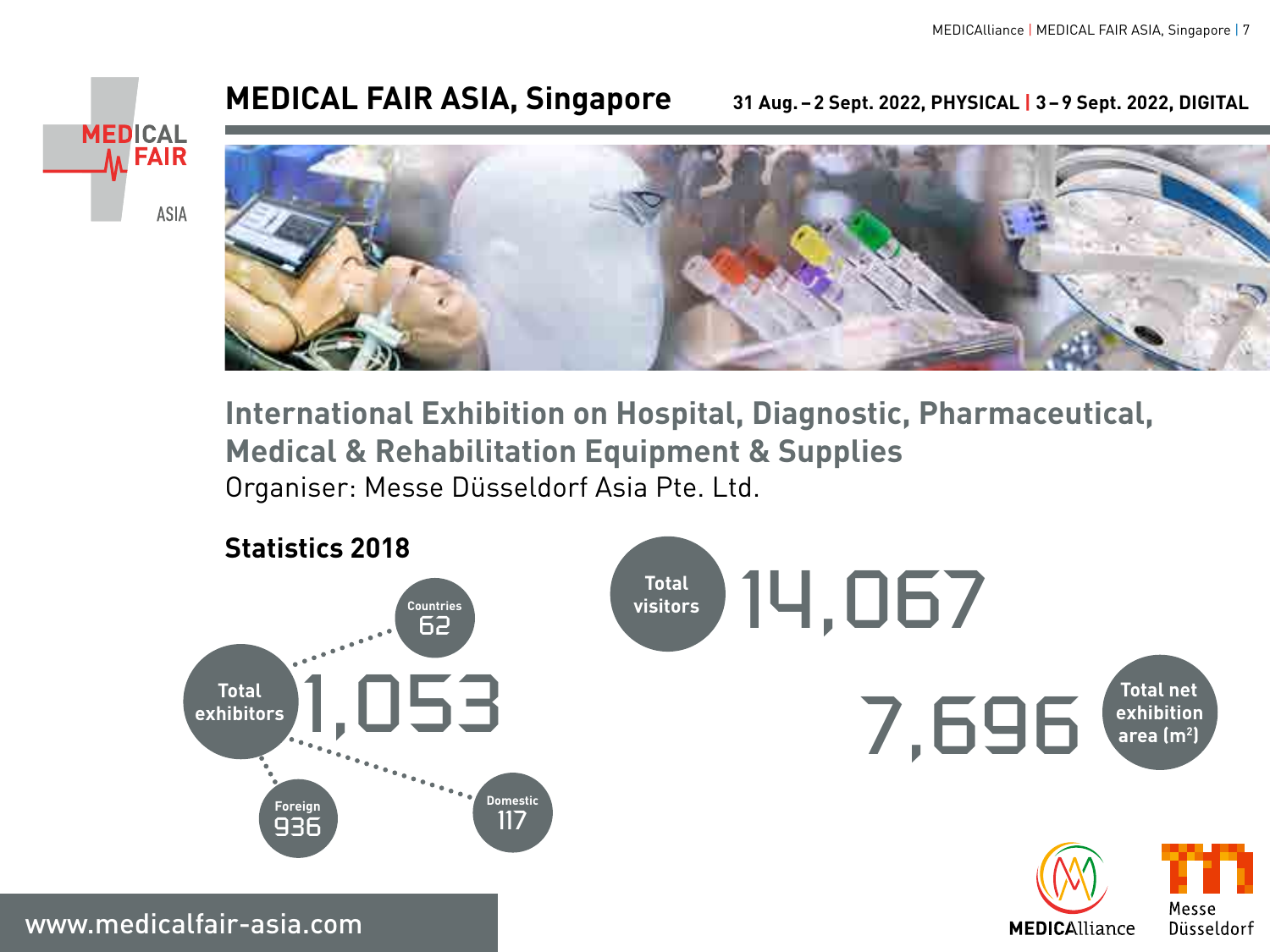### **MEDICAL FAIR BRASIL, São Paulo 4–6 April 2023**





**International Exhibition on Hospital, Diagnostic, Pharmaceutical, Medical & Rehabilitation Equipment & Supplies** Organiser: Messe Düsseldorf GmbH and Emme intermediação de Negócios Ltda

**New in 2022**



www.medicalfair-brasil.com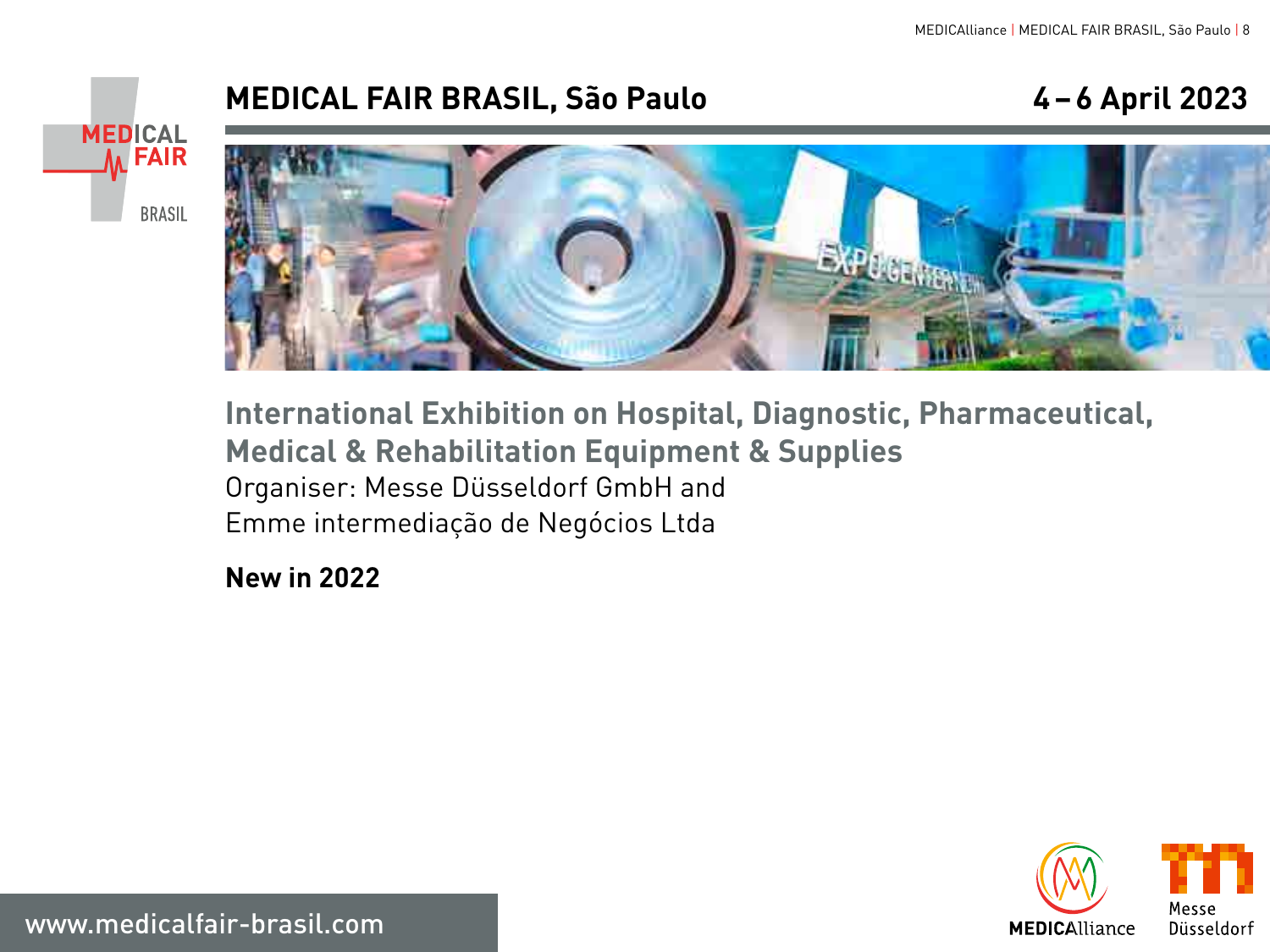#### **MEDICAL FAIR CHINA, Suzhou 10–12 August 2022**





**Collocated with China Medical Innovation Forum** Organiser: Messe Düsseldorf (Shanghai) Co., Ltd./China Service Alliance of Medical Devices Innovation (CSAMDI)

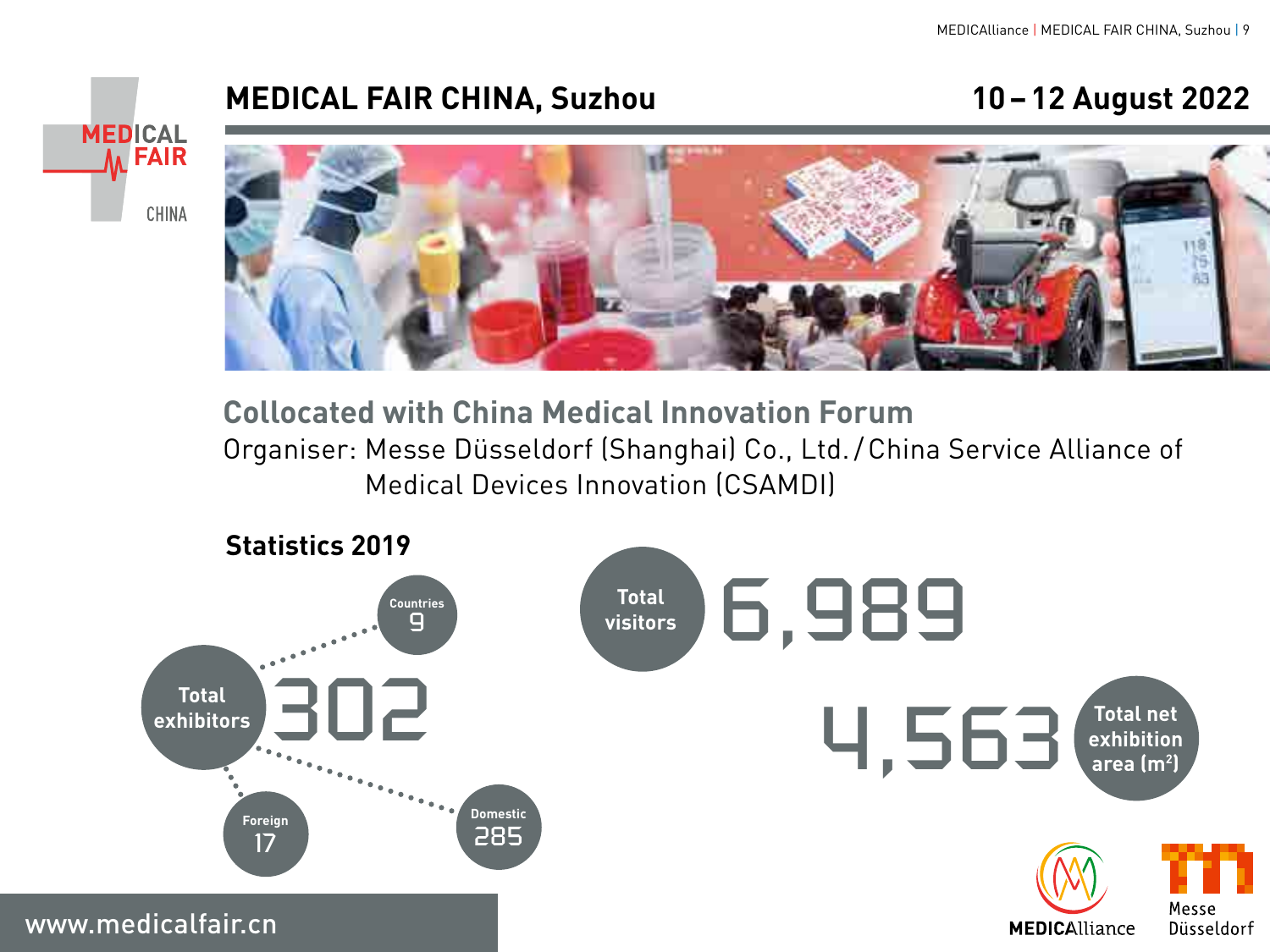### **MEDICAL FAIR INDIA, Mumbai 2024**





**International Exhibition and Conference** Organiser: Messe Düsseldorf GmbH Messe Düsseldorf India Pvt. Ltd.

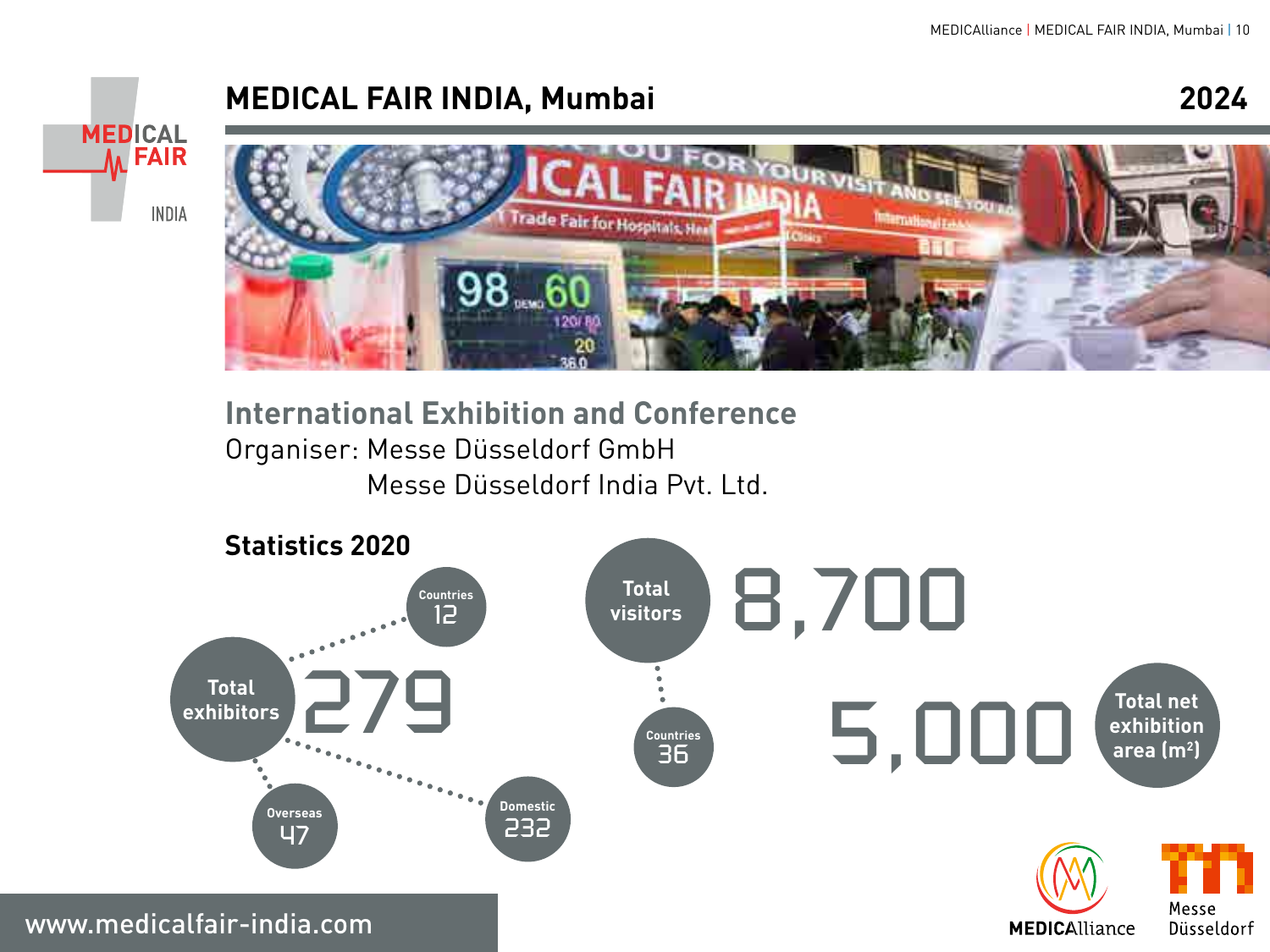### **MEDICAL FAIR INDIA, New Delhi 27–29 April 2023**





**International Exhibition and Conference** Organiser: Messe Düsseldorf GmbH Messe Düsseldorf India Pvt. Ltd.

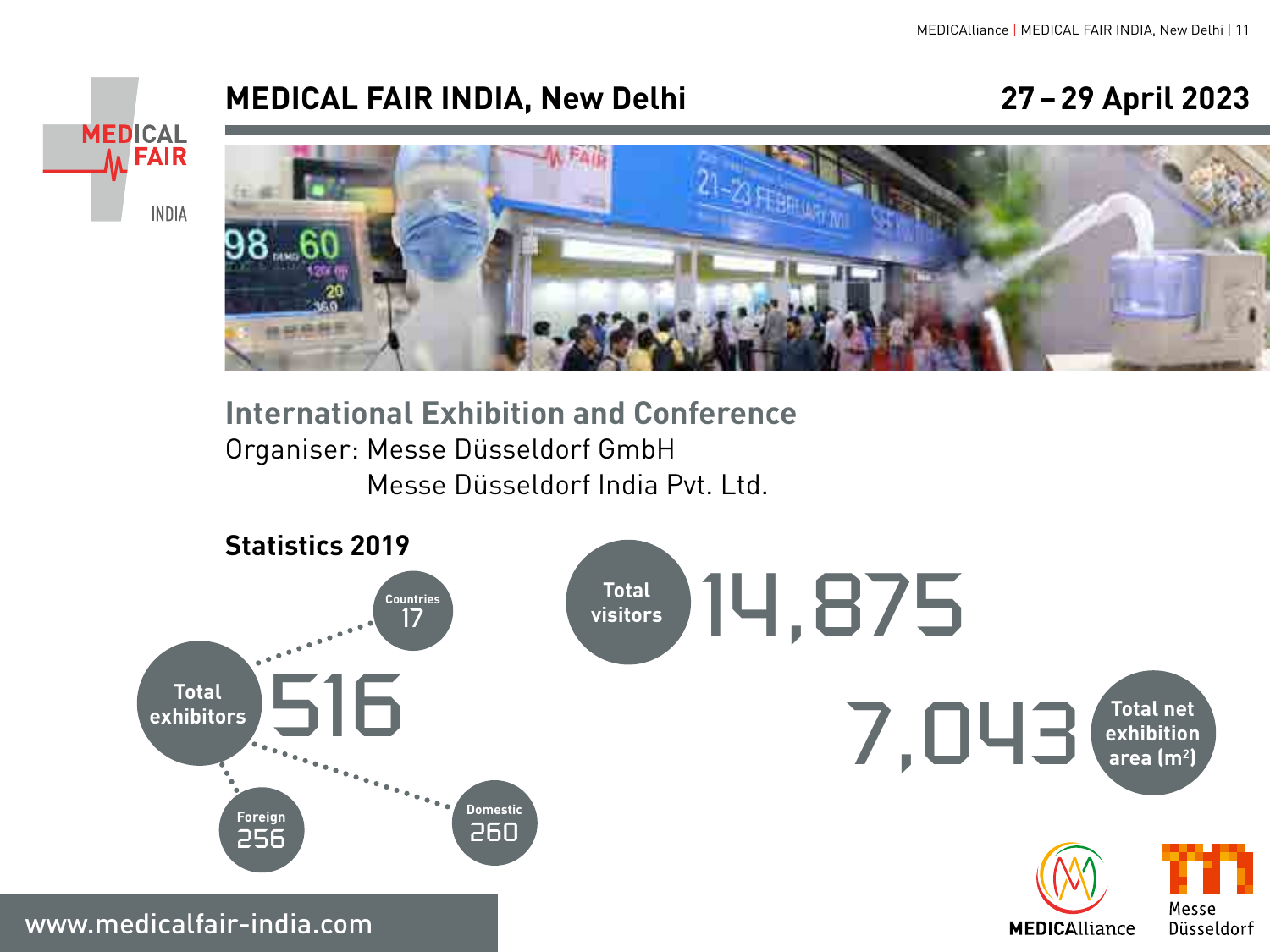### **MEDICAL FAIR THAILAND, Bangkok 13–15 September 2023**

**MEDICAL NEAIR THAILAND** 



**International Exhibition on Hospital, Diagnostic, Pharmaceutical, Medical & Rehabilitation Equipment & Supplies** Organiser: Messe Düsseldorf Asia Pte. Ltd.

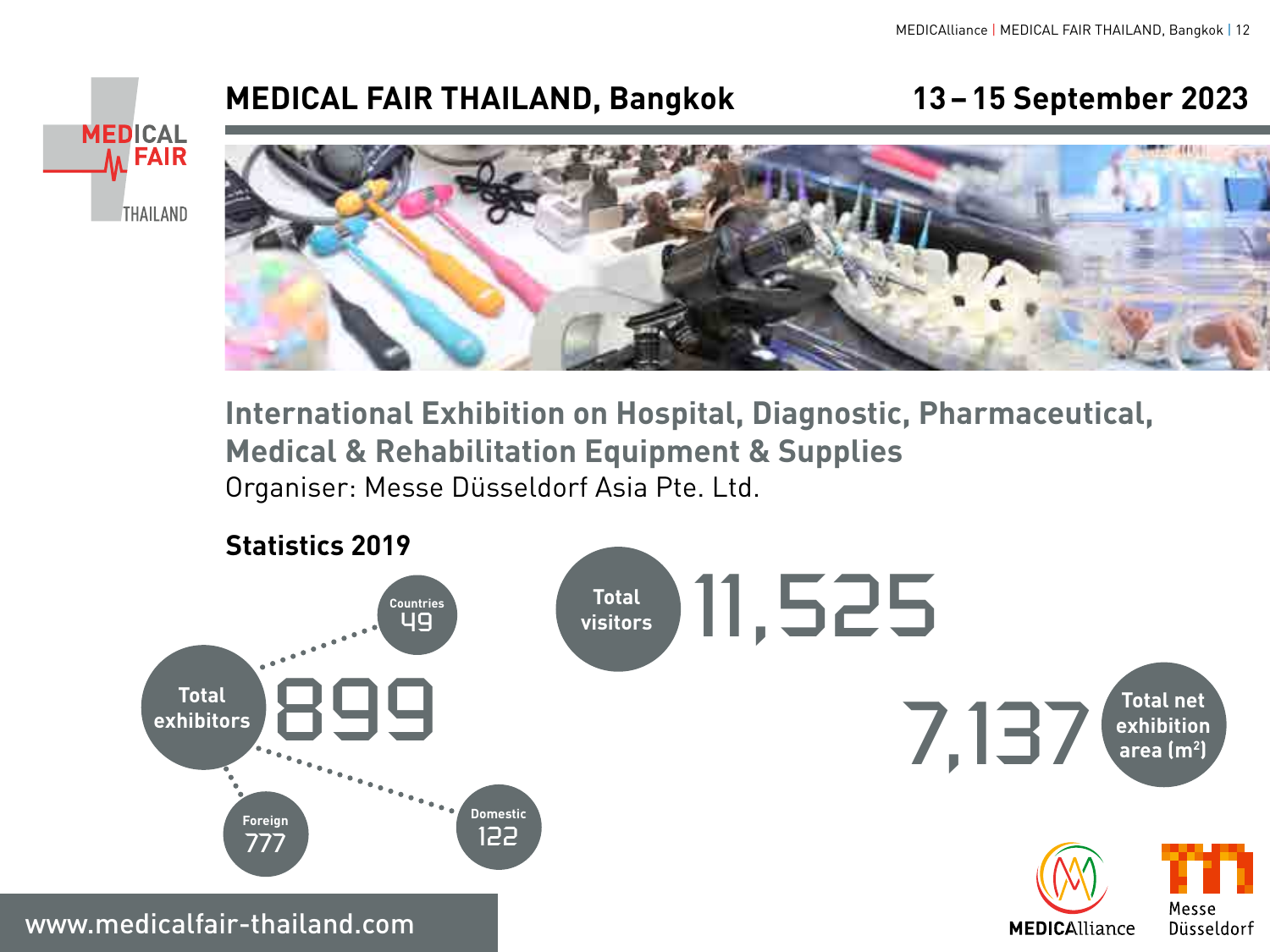#### **MEDICAL MANUFACTURING ASIA, Singapore 31 Aug.–2 Sept. 2022, PHYSICAL | 3–9 Sept. 2022, DIGITAL**

**MEDICAL MANUFACTURING** 





### **Manufacturing Processes for Medical Technology Exhibition and Conference**

Organiser: Messe Düsseldorf Asia Pte. Ltd.



www.medmanufacturing-asia.com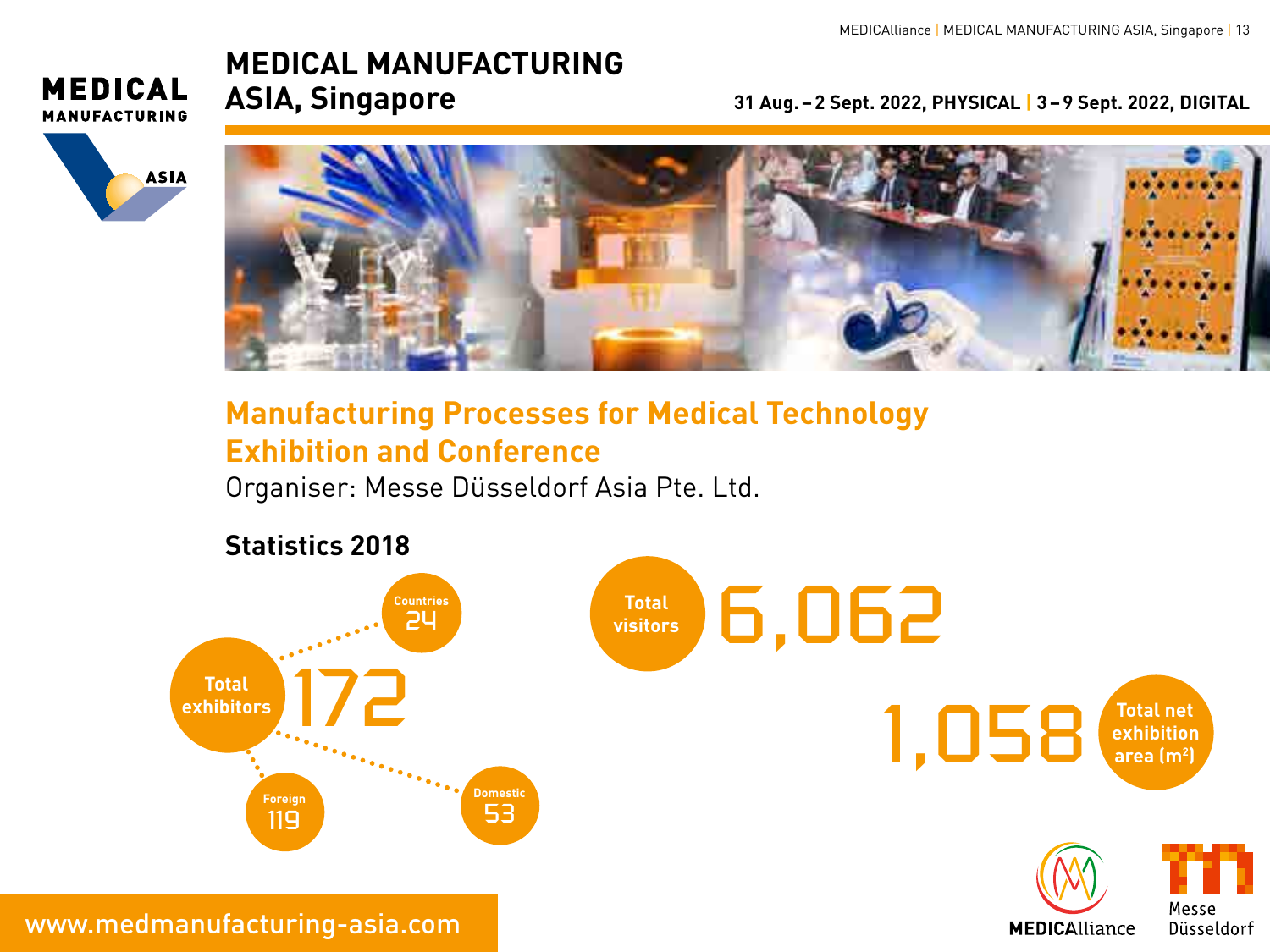

### **MEDITECH, Bogotá 12–15 July 2022**

### **International Health Fair**

Organiser: The International Business and Exhibition Center of Bogotá – CORFERIAS and Messe Düsseldorf North America



www.feriameditech.com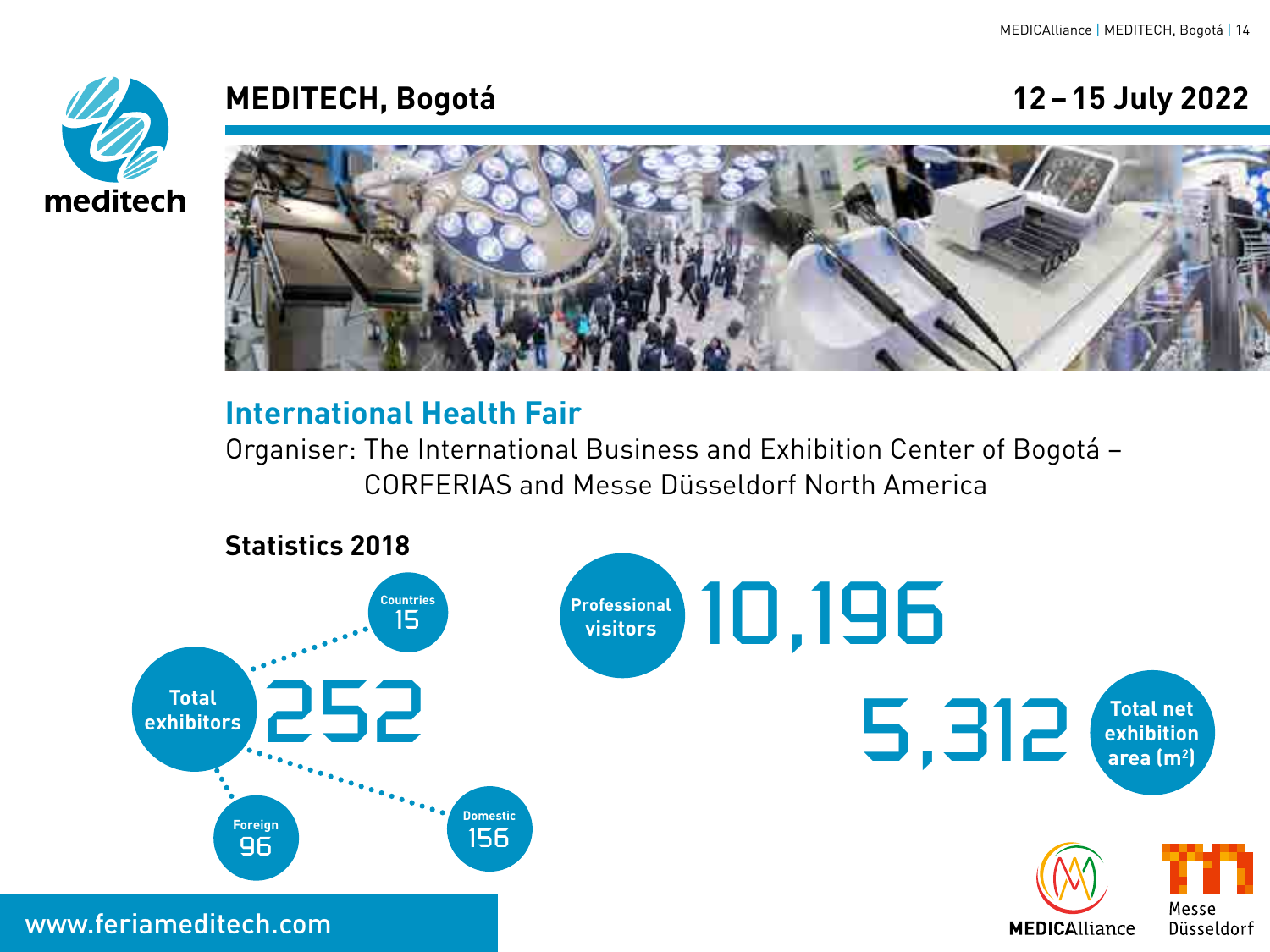

### **REHACARE, Moscow PARTICIPATION SUSPENDED**



#### **International Trade Fair for Rehabilitation and Care**

Organiser: OOO Messe Düsseldorf Moscow Leipziger Messe International GmbH

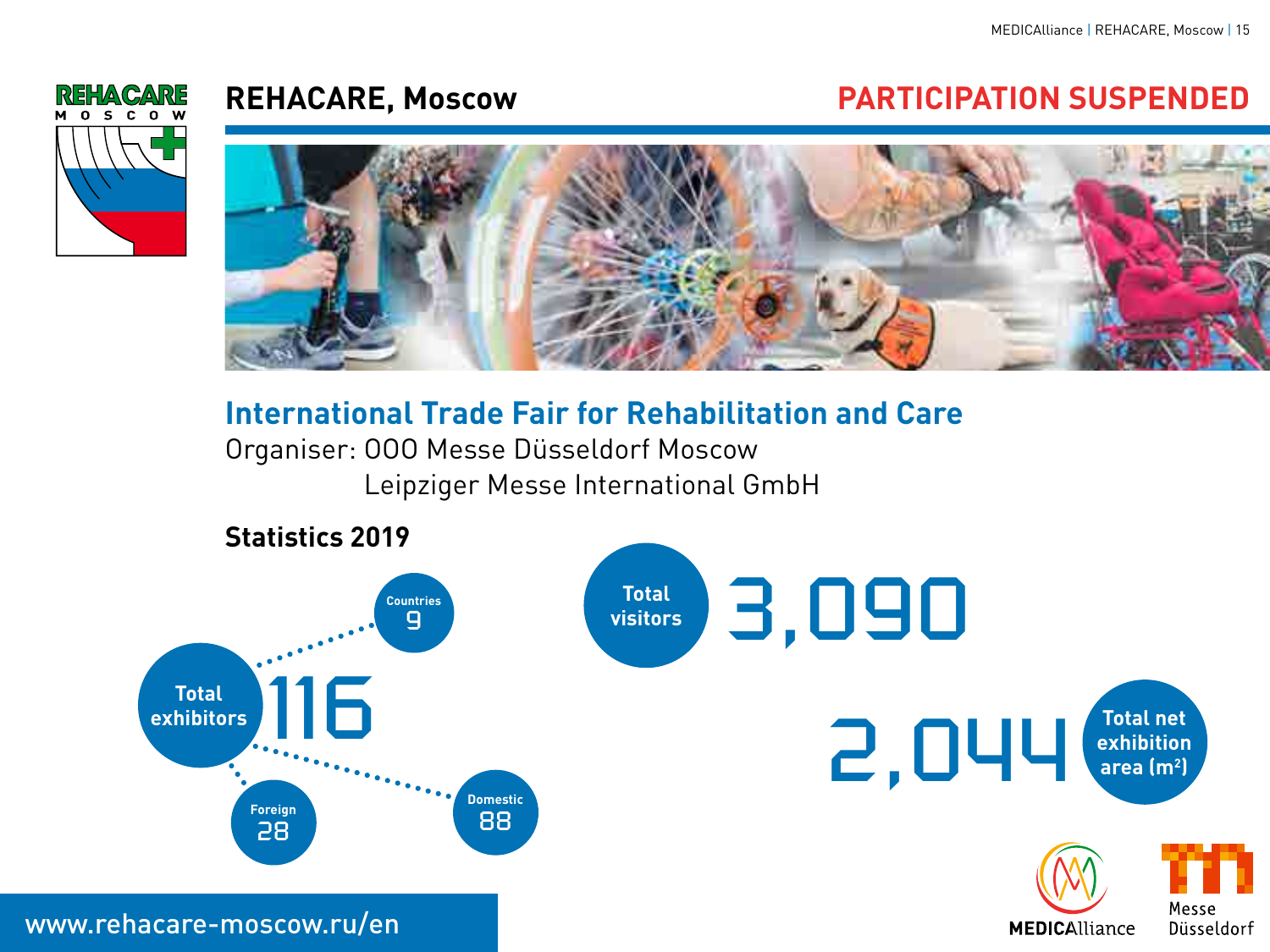**MEDICAlliance** 



#### **REHACARE, Shanghai 1–3 September 2022**

#### **International Trade Fair for Rehabilitation and Care** Organiser: Messe Düsseldorf (Shanghai) Co., Ltd. (MDS)

#### **Statistics 2022 (Forecast)**



www.rehacare-shanghai.com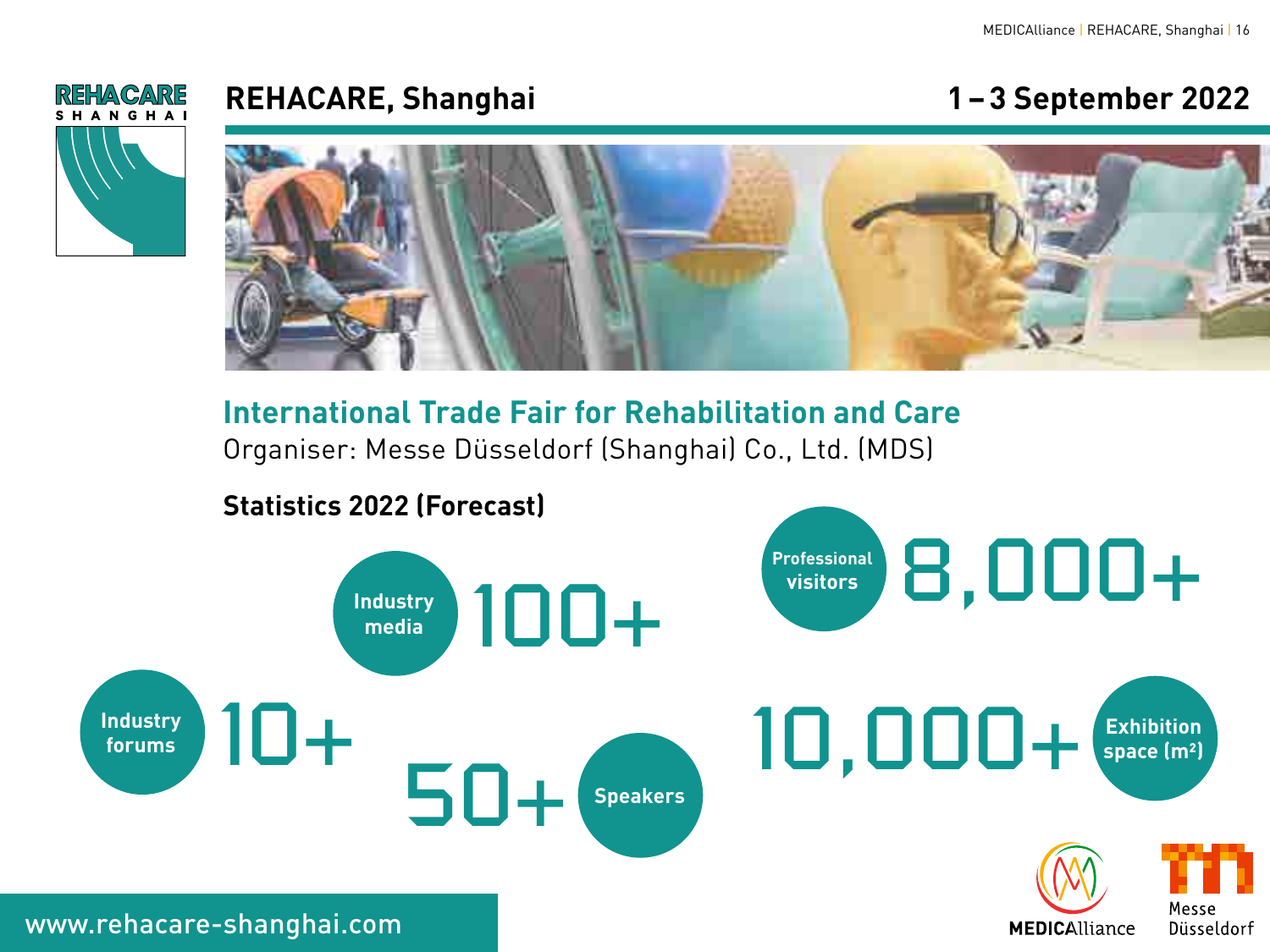Messe Düsseldorf

**MEDICAlliance** 



### **ZDRAVOOKHRANENIYE, Moscow PARTICIPATION SUSPENDED**



### **International Exhibition for Healthcare, Medical Engineering and Pharmaceuticals**

Organiser: Expocentre



www.zdravo-expo.ru/en